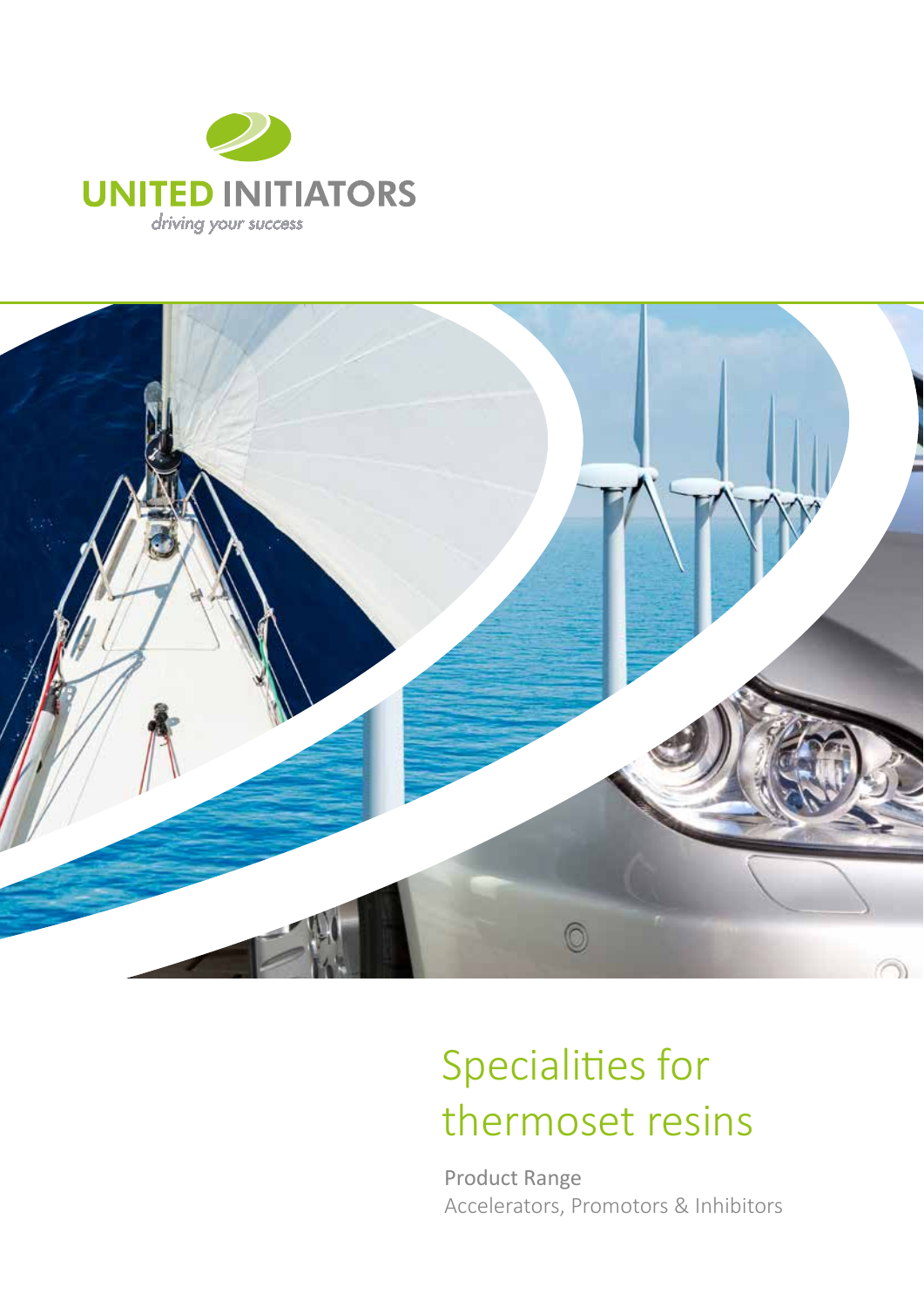| PRODUCT LATEGORY                                        | 1 OF NOVINSITION     | CYKEMICAL NAME                                  |                                  |
|---------------------------------------------------------|----------------------|-------------------------------------------------|----------------------------------|
|                                                         | $\mathcal{S}$        |                                                 | <b>ASSAY</b><br>$  \mathbf{0}/2$ |
| <b>Standard Cobalt Accelerators</b>                     | Accelerator COB 1 XS | Cobalt octoate solution in Xylene and Styrene 1 |                                  |
| <b>Standard Cobalt Accelerators</b>                     | Accelerator COB 6    | Cobalt octoate solution in Xylene               | $6\phantom{.}6$                  |
| <b>Standard Cobalt Accelerators</b>                     | Accelerator COB 10   | Cobalt octoate solution in Xylene               | 10                               |
| <b>Standard Cobalt Accelerators</b>                     | Accelerator COB 12   | Cobalt octoate solution in Xylene               | 12                               |
| <b>Standard Cobalt Accelerators</b>                     | Accelerator COB 1 TX | Cobalt octoate solution in TXIB                 | $\mathbf{1}$                     |
| <b>Standard Cobalt Accelerators</b>                     | Accelerator COB 2 TX | Cobalt octoate solution in TXIB                 | $\overline{2}$                   |
| <b>Standard Cobalt Accelerators</b>                     | Accelerator COB 6 TX | Cobalt octoate solution in TXIB                 | 6                                |
| <b>Standard Cobalt Accelerators</b>                     | Accelerator CA 12 X  | Cobalt octoate and DMA solution in TXIB         | $\overline{2}$                   |
| New generation Co Accelerators  Cobalt Neodecanoate 12% |                      | Cobalt neodecanoate solution in White-Spirit    | 12                               |
| New generation Co Accelerators  POLCOB 1                |                      | Polymer Co solution in Ethyl Lactate            | 1                                |
| New generation Co Accelerators POLCOB 5                 |                      | Polymer Co solution in Ethyl Lactate            | 5                                |
| New generation Co Accelerators  POLCOB A12              |                      | Polymer Co and DEAA solution in Ethyl Lactate 2 |                                  |
| Amine Accelerators                                      | Accelerator A 305 X  | N, N-Dimethylaniline solution in TXIB           | 10                               |
| <b>Amine Accelerators</b>                               | DMA                  | N, N-Dimethylaniline (technical pure)           | 100                              |
| Amine Accelerators                                      | <b>DMPT</b>          | N, N-Dimethyl-p-Toluidine (technical pure)      | 100                              |
| Promotors                                               | Promotor AA          | Acetylacetone (technical pure)                  | 100                              |
| Promotors                                               | Promotor DEAA        | Diethylacetoacetamide (technical pure)          | 100                              |
| Inhibitors                                              | Inhibitor TC 501     | 4-Tert-butylcatechol solution in Styrene        | $\mathbf{1}$                     |
| Inhibitors                                              | Inhibitor TC 502     | 4-Tert-butylcatechol solution in Styrene        | $\overline{2}$                   |
| Inhibitors                                              | Inhibitor TC 503     | 4-Tert-butylcatechol solution in Styrene        | $\overline{3}$                   |
| Inhibitors                                              | Inhibitor TC 510     | 4-Tert-butylcatechol solution in Styrene        | 10                               |
| Inhibitors                                              | Inhibitor TC 510 X   | 4-Tert-butylcatechol solution in TXIB           | 10                               |
| Inhibitors                                              | 4-TBC in flakes      | 4-Tert-butylcatechol (technical pure)           | 100                              |
| Inhibitors                                              | Inhibitor BC 500     | 2,6-Di-tert-butyl-p-cresol solution in Xylene   | 40                               |
| Inhibitors                                              | Inhibitor BC 530     | 2,6-Di-tert-butyl-p-cresol solution in Styrene  | 30                               |





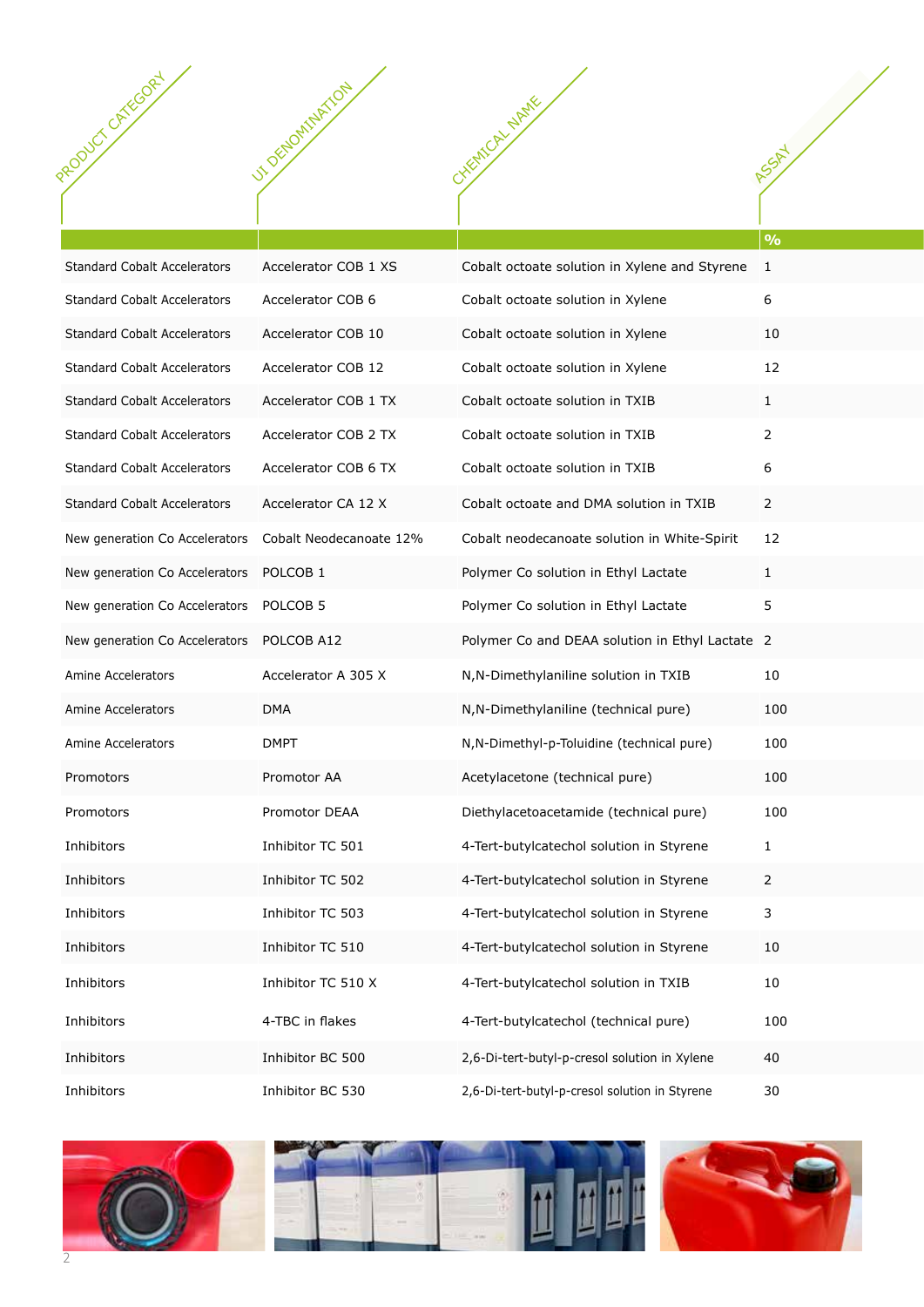| APPLYCATION TEMPERATURE | ivere la via Salvadia | Resin transfer moding & yourm intusion |                        |           |                         | Polymer on crée & thanks relitions<br>Chemica Anchors & Mine boxs<br>Boot15grainters | UP Coatings |                          |           |           | Filament winding & Centrifusal castings<br>Engineered Stone | Continuous Jaminating<br>Puttrysion | SAC, BAC  | SECTIVE RESIDS          | Vinylesters |
|-------------------------|-----------------------|----------------------------------------|------------------------|-----------|-------------------------|--------------------------------------------------------------------------------------|-------------|--------------------------|-----------|-----------|-------------------------------------------------------------|-------------------------------------|-----------|-------------------------|-------------|
|                         |                       |                                        |                        |           |                         |                                                                                      |             |                          |           |           |                                                             |                                     |           |                         | Accylics    |
|                         |                       | <b>AMBIENT</b>                         |                        |           | <b>ELEVATED</b>         |                                                                                      |             |                          |           |           | <b>HIGH</b>                                                 |                                     |           |                         |             |
| $\bullet$               |                       | $\bullet$                              |                        |           |                         |                                                                                      |             | $\bullet$                | $\bullet$ |           | $\bullet$                                                   |                                     |           |                         |             |
| $\bullet$               |                       | $\bullet$                              | $\bullet$              | $\bullet$ |                         |                                                                                      | $\bullet$   | $\bullet$                |           | $\bullet$ |                                                             |                                     |           |                         |             |
| $\bullet$               |                       | $\bullet$                              | $\bullet$              |           |                         |                                                                                      |             |                          |           | $\bullet$ |                                                             |                                     |           |                         |             |
| $\bullet$               |                       | $\bigodot$                             | $\bullet$              |           |                         |                                                                                      |             |                          |           |           |                                                             |                                     |           |                         |             |
| $\bullet$               |                       | a                                      | $\bullet$              | $\bullet$ | $\bullet$               |                                                                                      | $\bullet$   | $\bullet$                | $\bullet$ | $\bullet$ | $\bullet$                                                   |                                     |           |                         |             |
| $\bullet$               |                       |                                        |                        |           |                         |                                                                                      |             |                          |           |           | $\bullet$                                                   |                                     |           |                         |             |
|                         |                       |                                        |                        |           |                         |                                                                                      |             |                          |           | œ         | $\bullet$                                                   |                                     |           |                         |             |
| $\bullet$               |                       |                                        | $\bullet$              |           | $\bullet$               |                                                                                      |             | $\bullet$                |           |           | $\bullet$                                                   |                                     |           | $\bullet$               |             |
| $\bullet$               |                       | $\bullet$                              | $\bullet$              |           |                         |                                                                                      |             |                          | $\bullet$ |           |                                                             |                                     |           |                         |             |
| $\bullet$               |                       | $\bullet$                              |                        | $\bullet$ |                         |                                                                                      | $\bullet$   | $\bullet$                |           | $\bullet$ | $\bullet$                                                   |                                     |           |                         |             |
| $\bullet$               |                       | $\bullet$                              | $\bullet$              | $\bullet$ |                         |                                                                                      | $\bigodot$  | G                        | ٠         | О         | $\bullet$                                                   |                                     |           |                         |             |
| $\bullet$               |                       |                                        | $\bullet$              | $\bullet$ | $\bullet$               |                                                                                      |             | $\bullet$                |           | $\bullet$ |                                                             |                                     |           | $\bullet$               |             |
| $\bullet$               |                       |                                        | $\bullet$              |           | $\bullet$               | $\bullet$                                                                            |             |                          | $\bullet$ |           |                                                             |                                     |           |                         | G           |
| $\bullet$               |                       |                                        | $\bullet$              |           | $\qquad \qquad \bullet$ | $\bullet$                                                                            |             |                          |           |           |                                                             |                                     |           | $\bullet$               | $\bullet$   |
| $\bullet$               |                       |                                        | $\bullet$              |           | $\bullet$               | $\bullet$                                                                            |             |                          |           |           |                                                             |                                     |           |                         |             |
| $\bullet$               |                       |                                        |                        |           |                         |                                                                                      |             |                          |           |           |                                                             |                                     |           | $\bullet$               |             |
| $\bullet$               |                       | $\bullet$                              | $\bullet$              |           |                         |                                                                                      |             |                          |           |           |                                                             |                                     |           | $\bullet$               |             |
| $\bullet$               |                       | $\bullet$                              | $\bullet$              |           |                         |                                                                                      |             | $\bullet$                |           |           |                                                             |                                     |           | $\bullet$               |             |
| $\bullet$<br>$\bullet$  |                       | $\bullet$<br>$\bullet$                 | $\bullet$<br>$\bullet$ |           |                         |                                                                                      |             | $\bullet$<br>$\bullet$   |           |           |                                                             |                                     |           | $\bullet$<br>$\bigodot$ |             |
|                         | $\bullet$             | $\bullet$                              | $\bullet$              |           |                         |                                                                                      |             | $\bullet$                |           |           |                                                             |                                     |           | $\bullet$               |             |
| $\bullet$               |                       | $\bullet$                              |                        |           |                         |                                                                                      |             | $\bullet$                |           |           |                                                             |                                     |           | $\bullet$               |             |
|                         |                       |                                        | $\bullet$              |           |                         |                                                                                      |             |                          |           |           |                                                             |                                     |           |                         |             |
|                         |                       | $\bullet$                              |                        |           |                         |                                                                                      |             |                          |           |           |                                                             |                                     |           | $\bullet$               |             |
|                         |                       |                                        |                        |           |                         |                                                                                      |             | $\bullet \qquad \bullet$ |           |           | $\bullet$                                                   | $\bullet$                           | $\bullet$ |                         |             |
|                         |                       |                                        |                        |           |                         |                                                                                      |             | $\bullet \qquad \bullet$ |           |           | $\bullet$                                                   | $\bullet$                           | $\bullet$ |                         |             |

 $\bullet$  = Recommended application  $\bullet$  = Other possible application